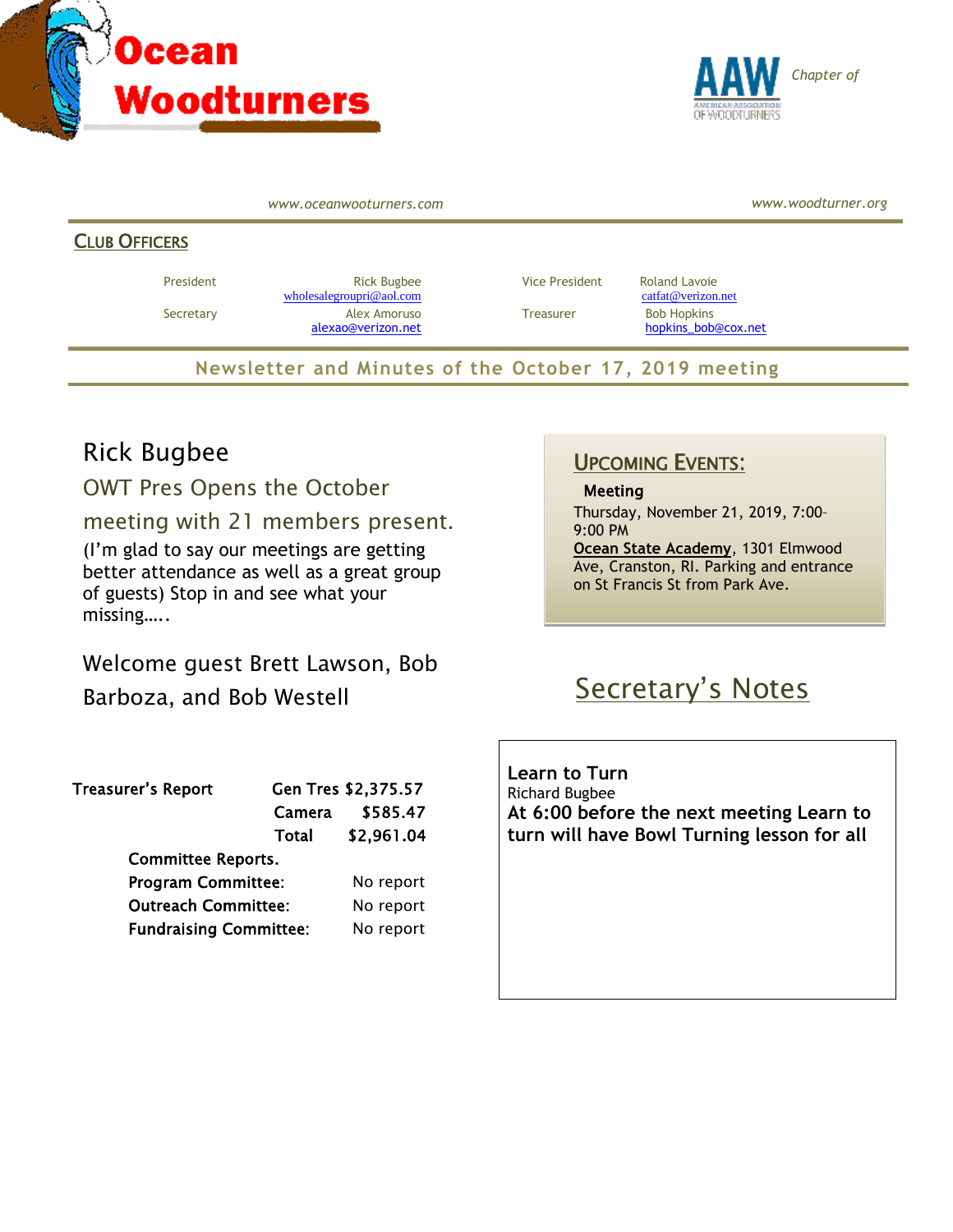Ocean Woodturners –Oct 17, 2019



Great Demo by Rick Angus Turning a green bowl then returning once dry. Watch for our face book video coming soon



## Meeting Minutes

Rick opened the meeting with 19 members Treasurer's Report General Fund: \$2491.15 Camera Fund: \$585.49 Total Funds: \$2986.64 Committee Reports. Program Committee: No report Outreach Committee: No report Fundraising Committee: No report

Turn and Learn -  $6 - 7$  before next meeting

## Treasures notes

Bob Hopkins

You can pay your dues directly from the website at <http://www.oceanwoodturners.com/dues.cfm>

Dues: Club dues are \$25 annually. For members who wish to have a printed Newsletter mailed to them monthly, there is an annual charge of \$5 to cover postage, payable with club dues. All payments should be mailed to:

Bob Hopkins, 48 Tilbury Drive, Bristol, RI 02809

## **Show and Tell**



**Chris Rowe**